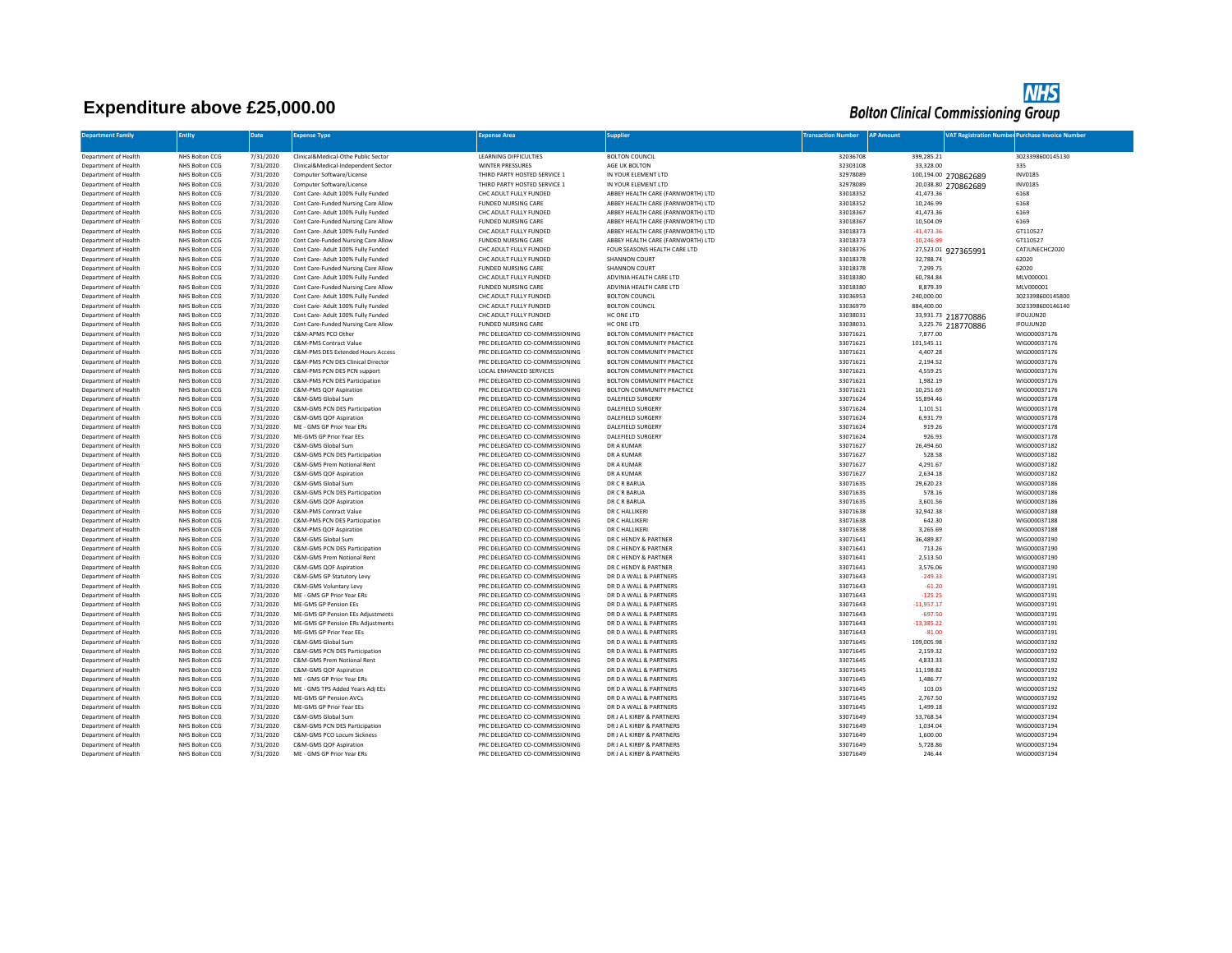| Department of Health | NHS Bolton CCG        | 7/31/2020 | ME-GMS GP Prior Year EEs          | PRC DELEGATED CO-COMMISSIONING | DR J A L KIRBY & PARTNERS     | 33071649 | 153.10       | WIG000037194 |
|----------------------|-----------------------|-----------|-----------------------------------|--------------------------------|-------------------------------|----------|--------------|--------------|
| Department of Health | NHS Bolton CCG        | 7/31/2020 | C&M-APMS PCN DES Participation    | PRC DELEGATED CO-COMMISSIONING | DR J P NAGLE & PARTNERS       | 33071654 | 3,063.69     | WIG000037200 |
| Department of Health | NHS Bolton CCG        | 7/31/2020 | C&M-PMS Contract Value            | PRC DELEGATED CO-COMMISSIONING | DR J P NAGLE & PARTNERS       | 33071654 | 154,895.71   | WIG000037200 |
| Department of Health | NHS Bolton CCG        | 7/31/2020 | C&M-PMS Prem Notional Rent        | PRC DELEGATED CO-COMMISSIONING | DR J P NAGLE & PARTNERS       | 33071654 | 7,945.83     | WIG000037200 |
| Department of Health | NHS Bolton CCG        | 7/31/2020 | C&M-PMS QOF Aspiration            | PRC DELEGATED CO-COMMISSIONING | DR I P NAGLE & PARTNERS       | 33071654 | 18,855.92    | WIG000037200 |
| Department of Health | <b>NHS Bolton CCG</b> | 7/31/2020 | ME - PMS GP Prior Year ERs        | PRC DELEGATED CO-COMMISSIONING | DR J P NAGLE & PARTNERS       | 33071654 | 12,924.74    | WIG000037200 |
| Department of Health | NHS Bolton CCG        | 7/31/2020 | ME-PMS GP Prior Year EEs          | PRC DELEGATED CO-COMMISSIONING | DR J P NAGLE & PARTNERS       | 33071654 | 13,303.37    | WIG000037200 |
| Department of Health | NHS Bolton CCG        | 7/31/2020 | C&M-PMS GP Statutory Levy         | PRC DELEGATED CO-COMMISSIONING | DR M S FLETCHER & PARTNERS    | 33071656 | $-179.48$    | WIG000037201 |
| Department of Health | NHS Bolton CCG        | 7/31/2020 | C&M-PMS Voluntary Levy            | PRC DELEGATED CO-COMMISSIONING | DR M S FLETCHER & PARTNERS    | 33071656 | $-44.06$     | WIG000037201 |
| Department of Health | NHS Bolton CCG        | 7/31/2020 | ME - PMS GP Prior Year ERs        | PRC DELEGATED CO-COMMISSIONING | DR M S FLETCHER & PARTNERS    | 33071656 | $-5,645.19$  | WIG000037201 |
| Department of Health | NHS Bolton CCG        | 7/31/2020 | ME-PMS GP Pension EEs Adjs - PMS  | PRC DELEGATED CO-COMMISSIONING | DR M S FLETCHER & PARTNERS    | 33071656 | $-3,185.83$  | WIG000037201 |
| Department of Health | NHS Bolton CCG        | 7/31/2020 | ME-PMS GP Pension EEs-PMS         | PRC DELEGATED CO-COMMISSIONING | DR M S FLETCHER & PARTNERS    | 33071656 | $-7,440.08$  | WIG000037201 |
| Department of Health | NHS Bolton CCG        | 7/31/2020 | ME-PMS GP Pension ERs Adjs - PMS  | PRC DELEGATED CO-COMMISSIONING | DR M S FLETCHER & PARTNERS    | 33071656 | $-10,440.32$ | WIG000037201 |
| Department of Health | NHS Bolton CCG        | 7/31/2020 | ME-PMS GP Prior Year EEs          | PRC DELEGATED CO-COMMISSIONING | DR M S FLETCHER & PARTNERS    | 33071656 | $-6,619.42$  | WIG000037201 |
| Department of Health | NHS Bolton CCG        | 7/31/2020 | C&M-GMS DES Learn Dsblty Hlth Chk | PRC DELEGATED CO-COMMISSIONING | DR M SELVARAJAN               | 33071659 | 700.00       | WIG000037204 |
| Department of Health | NHS Bolton CCG        | 7/31/2020 | C&M-GMS Global Sum                | PRC DELEGATED CO-COMMISSIONING | DR M SELVARAJAN               | 33071659 | 22,481.55    | WIG000037204 |
| Department of Health | NHS Bolton CCG        | 7/31/2020 | C&M-GMS PCN DES Participation     | PRC DELEGATED CO-COMMISSIONING | DR M SFI VARAIAN              | 33071659 | 447.09       | WIG000037204 |
|                      | NHS Bolton CCG        | 7/31/2020 | C&M-GMS Prem Notional Rent        |                                | DR M SELVARAJAN               |          |              | WIG000037204 |
| Department of Health |                       |           |                                   | PRC DELEGATED CO-COMMISSIONING |                               | 33071659 | 3,051.67     |              |
| Department of Health | NHS Bolton CCG        | 7/31/2020 | C&M-GMS QOF Aspiration            | PRC DELEGATED CO-COMMISSIONING | DR M SELVARAJAN               | 33071659 | 2.238.97     | WIG000037204 |
| Department of Health | NHS Bolton CCG        | 7/31/2020 | C&M-PMS Contract Value            | PRC DELEGATED CO-COMMISSIONING | DR KJ COLEMAN & PARTNERS      | 33071663 | 95,888.34    | WIG000037206 |
| Department of Health | NHS Bolton CCG        | 7/31/2020 | C&M-PMS PCN DES Participation     | PRC DELEGATED CO-COMMISSIONING | DR KJ COLEMAN & PARTNERS      | 33071663 | 1,904.20     | WIG000037206 |
| Department of Health | NHS Bolton CCG        | 7/31/2020 | C&M-PMS Prem Notional Rent        | PRC DELEGATED CO-COMMISSIONING | DR KJ COLEMAN & PARTNERS      | 33071663 | 7,371.41     | WIG000037206 |
| Department of Health | NHS Bolton CCG        | 7/31/2020 | C&M-PMS Prem Water Rates          | PRC DELEGATED CO-COMMISSIONING | DR KJ COLEMAN & PARTNERS      | 33071663 | 1,403.51     | WIG000037206 |
| Department of Health | NHS Bolton CCG        | 7/31/2020 | C&M-PMS QOF Aspiration            | PRC DELEGATED CO-COMMISSIONING | DR KJ COLEMAN & PARTNERS      | 33071663 | 10,924.01    | WIG000037206 |
| Department of Health | NHS Bolton CCG        | 7/31/2020 | ME - PMS GP Prior Year ERs        | PRC DELEGATED CO-COMMISSIONING | DR KJ COLEMAN & PARTNERS      | 33071663 | 3,157.34     | WIG000037206 |
| Department of Health | NHS Bolton CCG        | 7/31/2020 | ME-PMS GP Prior Year EEs          | PRC DELEGATED CO-COMMISSIONING | DR KJ COLEMAN & PARTNERS      | 33071663 | 2,964.13     | WIG000037206 |
| Department of Health | NHS Bolton CCG        | 7/31/2020 | C&M-GMS Global Sum                | PRC DELEGATED CO-COMMISSIONING | DR LYON & PARTNERS            | 33071667 | 51,474.43    | WIG000037208 |
| Department of Health | NHS Bolton CCG        | 7/31/2020 | C&M-GMS PCN DES Participation     | PRC DELEGATED CO-COMMISSIONING | DR LYON & PARTNERS            | 33071667 | 1,025.05     | WIG000037208 |
| Department of Health | NHS Bolton CCG        | 7/31/2020 | C&M-GMS PCO Other                 | PRC DELEGATED CO-COMMISSIONING | DR LYON & PARTNERS            | 33071667 | 4.062.00     | WIG000037208 |
| Department of Health | NHS Bolton CCG        | 7/31/2020 | C&M-GMS OOF Asniration            | PRC DELEGATED CO-COMMISSIONING | <b>DR LYON &amp; PARTNERS</b> | 33071667 | 6,956.06     | WIG000037208 |
| Department of Health | NHS Bolton CCG        | 7/31/2020 | C&M-APMS PCN DES Participation    | PRC DELEGATED CO-COMMISSIONING | DR P A SAUL & PARTNERS        | 33071675 | 1,062.60     | WIG000037212 |
| Department of Health | NHS Bolton CCG        | 7/31/2020 | C&M-PMS Contract Value            | PRC DELEGATED CO-COMMISSIONING | DR P A SAUL & PARTNERS        | 33071675 | 53,662.86    | WIG000037212 |
| Department of Health | NHS Bolton CCG        | 7/31/2020 | C&M-PMS PCO Other                 | PRC DELEGATED CO-COMMISSIONING | DR P A SAUL & PARTNERS        | 33071675 | 4.390.00     | WIG000037212 |
| Department of Health | NHS Bolton CCG        | 7/31/2020 | C&M-PMS Prem Notional Rent        | PRC DELEGATED CO-COMMISSIONING | DR P A SAUL & PARTNERS        | 33071675 | 3,162.50     | WIG000037212 |
| Department of Health | NHS Bolton CCG        | 7/31/2020 | C&M-PMS Prem Water Rates          | PRC DELEGATED CO-COMMISSIONING | DR P A SAUL & PARTNERS        | 33071675 | 214.33       | WIG000037212 |
| Department of Health | NHS Bolton CCG        | 7/31/2020 | C&M-PMS QOF Aspiration            | PRC DELEGATED CO-COMMISSIONING | DR P A SAUL & PARTNERS        | 33071675 | 5,120.49     | WIG000037212 |
| Department of Health | NHS Bolton CCG        | 7/31/2020 | ME-PMS GP Pension EEs Adjs - PMS  | PRC DELEGATED CO-COMMISSIONING | DR P A SAUL & PARTNERS        | 33071675 | 339.93       | WIG000037212 |
| Department of Health | NHS Bolton CCG        | 7/31/2020 | ME-PMS GP Pension ERs Adjs - PMS  | PRC DELEGATED CO-COMMISSIONING | DR P A SAUL & PARTNERS        | 33071675 | 82.47        | WIG000037212 |
| Department of Health | NHS Bolton CCG        | 7/31/2020 | C&M-GMS Global Sum                | PRC DELEGATED CO-COMMISSIONING | DR P K JAIN & PARTNER         | 33071678 | 22,572.05    | WIG000037214 |
| Department of Health | NHS Bolton CCG        | 7/31/2020 | C&M-GMS PCN DES Participation     | PRC DELEGATED CO-COMMISSIONING | DR P K JAIN & PARTNER         | 33071678 | 422.46       | WIG000037214 |
| Department of Health | NHS Bolton CCG        | 7/31/2020 | C&M-GMS PCO Other                 | PRC DELEGATED CO-COMMISSIONING | DR P K JAIN & PARTNER         | 33071678 | 2,147.00     | WIG000037214 |
| Department of Health | NHS Bolton CCG        | 7/31/2020 | C&M-GMS QOF Aspiration            | PRC DELEGATED CO-COMMISSIONING | DR P K JAIN & PARTNER         | 33071678 | 2,459.52     | WIG000037214 |
| Department of Health | NHS Bolton CCG        | 7/31/2020 | C&M-GMS Global Sum                | PRC DELEGATED CO-COMMISSIONING | DR R A HUNT & PARTNER         | 33071682 | 36,818.36    | WIG000037220 |
| Department of Health | NHS Bolton CCG        | 7/31/2020 | C&M-GMS PCN DES Participation     | PRC DELEGATED CO-COMMISSIONING | DR R A HUNT & PARTNER         | 33071682 | 719.76       | WIG000037220 |
| Department of Health | NHS Bolton CCG        | 7/31/2020 | C&M-GMS Prem Notional Rent        | PRC DELEGATED CO-COMMISSIONING | DR R A HUNT & PARTNER         | 33071682 | 2,783.83     | WIG000037220 |
| Department of Health | NHS Bolton CCG        | 7/31/2020 | C&M-GMS QOF Aspiration            | PRC DELEGATED CO-COMMISSIONING | DR R A HUNT & PARTNER         | 33071682 | 3,263.19     | WIG000037220 |
| Department of Health | NHS Bolton CCG        | 7/31/2020 | C&M-APMS PCN DES Participation    | PRC DELEGATED CO-COMMISSIONING | DR R A M FALOUJI & PARTNER    | 33071686 | 536.23       | WIG000037222 |
| Department of Health | NHS Bolton CCG        | 7/31/2020 | C&M-PMS Contract Value            | PRC DELEGATED CO-COMMISSIONING | DR R A M FALOUIL & PARTNER    | 33071686 | 28,039.63    | WIG000037222 |
| Department of Health | <b>NHS Bolton CCG</b> | 7/31/2020 | C&M-PMS QOF Aspiration            | PRC DELEGATED CO-COMMISSIONING | DR R A M FALOUJI & PARTNER    | 33071686 | 2,267.75     | WIG000037222 |
| Department of Health | NHS Bolton CCG        | 7/31/2020 | C&M-GMS Global Sum                | PRC DELEGATED CO-COMMISSIONING | DR T A WALMSLEY & PARTNERS    | 33071689 | 40,698.71    | WIG000037224 |
| Department of Health | NHS Bolton CCG        | 7/31/2020 | C&M-GMS PCN DES Participation     | PRC DELEGATED CO-COMMISSIONING | DR T A WALMSLEY & PARTNERS    | 33071689 | 803.60       | WIG000037224 |
| Department of Health | NHS Bolton CCG        | 7/31/2020 | C&M-GMS Prem Other                | PRC DELEGATED CO-COMMISSIONING | DR T A WALMSLEY & PARTNERS    | 33071689 | 819.00       | WIG000037224 |
| Department of Health | NHS Bolton CCG        | 7/31/2020 | C&M-GMS QOF Aspiration            | PRC DELEGATED CO-COMMISSIONING | DR T A WALMSLEY & PARTNERS    | 33071689 | 4,958.30     | WIG000037224 |
| Department of Health | NHS Bolton CCG        | 7/31/2020 | C&M-APMS PCN DES Participation    | PRC DELEGATED CO-COMMISSIONING | DR S R GREEN & PARTNER        | 33071692 | 729.86       | WIG000037226 |
| Department of Health | <b>NHS Bolton CCG</b> | 7/31/2020 | <b>C&amp;M-PMS Contract Value</b> | PRC DELEGATED CO-COMMISSIONING | DR S R GREEN & PARTNER        | 33071692 | 37,200.95    | WIG000037226 |
| Department of Health | NHS Bolton CCG        | 7/31/2020 | C&M-PMS QOF Aspiration            | PRC DELEGATED CO-COMMISSIONING | DR S R GREEN & PARTNER        | 33071692 | 3,790.88     | WIG000037226 |
| Department of Health | NHS Bolton CCG        | 7/31/2020 | C&M-APMS PCN DES Participation    | PRC DELEGATED CO-COMMISSIONING | DR Y LOOMBA & PARTNER BOLTON  | 33071695 | 587.41       | WIG000037232 |
| Department of Health | NHS Bolton CCG        | 7/31/2020 | C&M-PMS Contract Value            | PRC DELEGATED CO-COMMISSIONING | DRY LOOMBA & PARTNER BOLTON   | 33071695 | 29.709.44    | WIG000037232 |
| Department of Health |                       | 7/31/2020 | C&M-PMS PCO Other                 | PRC DELEGATED CO-COMMISSIONING | DR Y LOOMBA & PARTNER BOLTON  | 33071695 | 2,703.00     | WIG000037232 |
| Department of Health | NHS Bolton CCG        |           |                                   |                                |                               |          |              |              |
|                      | NHS Bolton CCG        | 7/31/2020 | C&M-PMS OOF Asniration            | PRC DELEGATED CO-COMMISSIONING | DR Y LOOMBA & PARTNER BOLTON  | 33071695 | 2.912.91     | WIG000037232 |
| Department of Health | NHS Bolton CCG        | 7/31/2020 | C&M-GMS Global Sum                | PRC DELEGATED CO-COMMISSIONING | <b>GARNET FOLD PRACTICE</b>   | 33071697 | 53,993.18    | WIG000037236 |
| Department of Health | NHS Bolton CCG        | 7/31/2020 | C&M-GMS PCN DES Participation     | PRC DELEGATED CO-COMMISSIONING | <b>GARNET FOLD PRACTICE</b>   | 33071697 | 1,072.85     | WIG000037236 |
| Department of Health | NHS Bolton CCG        | 7/31/2020 | C&M-GMS Prem Notional Rent        | PRC DELEGATED CO-COMMISSIONING | <b>GARNET FOLD PRACTICE</b>   | 33071697 | 2,728.25     | WIG000037236 |
| Department of Health | NHS Bolton CCG        | 7/31/2020 | C&M-GMS QOF Aspiration            | PRC DELEGATED CO-COMMISSIONING | <b>GARNET FOLD PRACTICE</b>   | 33071697 | 5,638.51     | WIG000037236 |
| Department of Health | NHS Bolton CCG        | 7/31/2020 | C&M-GMS GP Statutory Levy         | PRC DELEGATED CO-COMMISSIONING | OLIVE FAMILY PRACTICE         | 33071698 | $-81.69$     | WIG000037237 |
| Department of Health | NHS Bolton CCG        | 7/31/2020 | C&M-GMS QOF Achievement           | PRC DELEGATED CO-COMMISSIONING | OLIVE FAMILY PRACTICE         | 33071698 | $-27.616.92$ | WIG000037237 |
| Department of Health | NHS Bolton CCG        | 7/31/2020 | C&M-GMS Voluntary Levy            | PRC DELEGATED CO-COMMISSIONING | OLIVE FAMILY PRACTICE         | 33071698 | $-20.05$     | WIG000037237 |
| Department of Health | NHS Bolton CCG        | 7/31/2020 | <b>ME-GMS GP Pension EEs</b>      | PRC DELEGATED CO-COMMISSIONING | OLIVE FAMILY PRACTICE         | 33071698 | $-1,212.03$  | WIG000037237 |
| Department of Health | NHS Bolton CCG        | 7/31/2020 | ME-GMS GP Pension ERs Adjustments | PRC DELEGATED CO-COMMISSIONING | OLIVE FAMILY PRACTICE         | 33071698 | $-1,468.20$  | WIG000037237 |
| Department of Health | NHS Bolton CCG        | 7/31/2020 | C&M-GMS Global Sum                | PRC DELEGATED CO-COMMISSIONING | OLIVE FAMILY PRACTICE         | 33071699 | 32.811.90    | WIG000037238 |
| Department of Health | NHS Bolton CCG        | 7/31/2020 | C&M-GMS PCN DES Participation     | PRC DELEGATED CO-COMMISSIONING | OLIVE FAMILY PRACTICE         | 33071699 | 628.42       | WIG000037238 |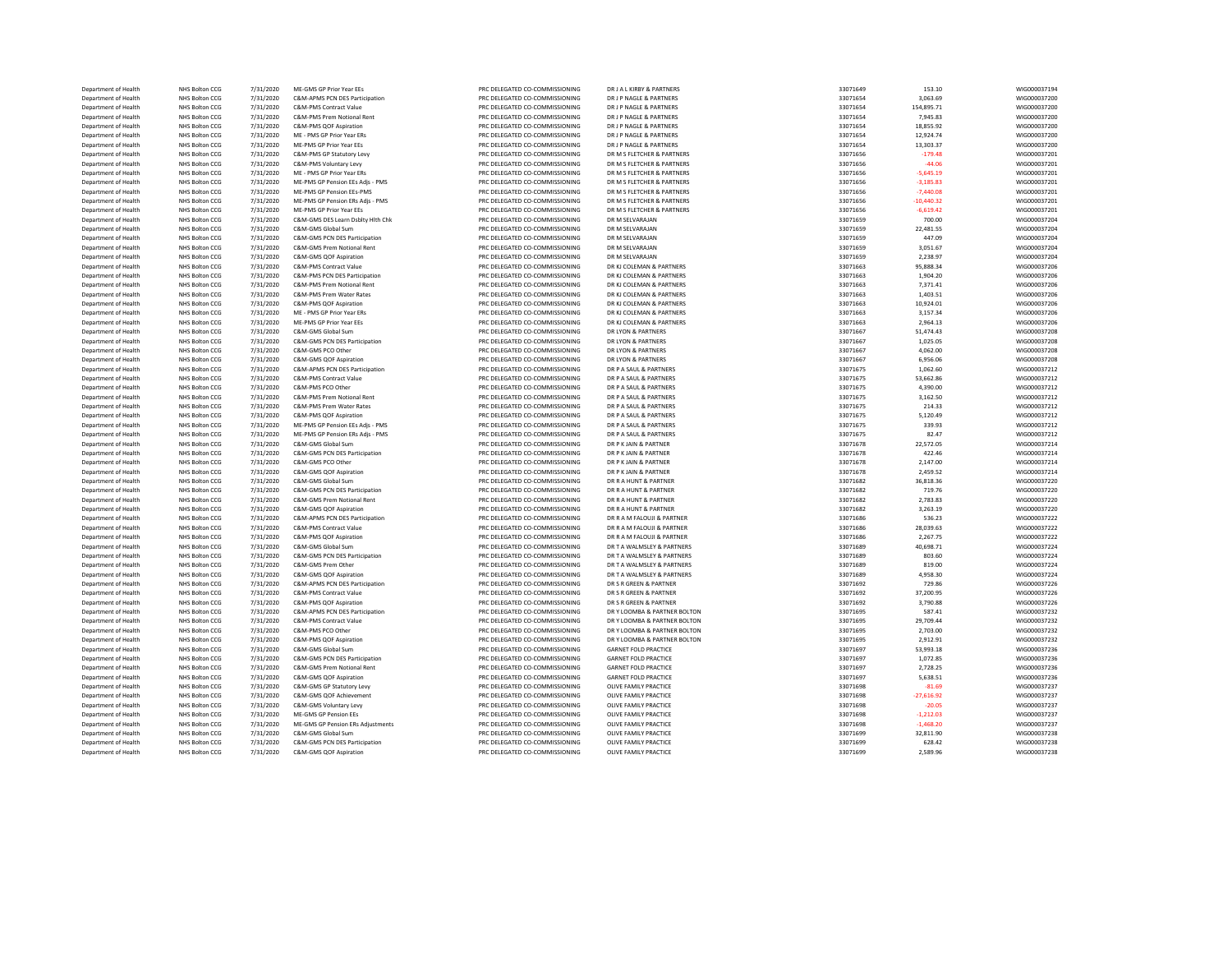| Department of Health | NHS Bolton CCG        | 7/31/2020 | C&M-APMS PCN DES Participation    | PRC DELEGATED CO-COMMISSIONING | <b>SILVERT &amp; PARTNERS</b>             | 33071703 | 2,199.91   | WIG000037242 |
|----------------------|-----------------------|-----------|-----------------------------------|--------------------------------|-------------------------------------------|----------|------------|--------------|
| Department of Health | NHS Bolton CCG        | 7/31/2020 | C&M-PMS Contract Value            | PRC DELEGATED CO-COMMISSIONING | <b>SILVERT &amp; PARTNERS</b>             | 33071703 | 110,689.86 | WIG000037242 |
| Department of Health | NHS Bolton CCG        | 7/31/2020 | C&M-PMS Prem Notional Rent        | PRC DELEGATED CO-COMMISSIONING | <b>SILVERT &amp; PARTNERS</b>             | 33071703 | 6,734.09   | WIG000037242 |
| Department of Health | NHS Bolton CCG        | 7/31/2020 | C&M-PMS QOF Aspiration            | PRC DELEGATED CO-COMMISSIONING | <b>SILVERT &amp; PARTNERS</b>             | 33071703 | 12,640.21  | WIG000037242 |
| Department of Health | NHS Bolton CCG        | 7/31/2020 | C&M-APMS PCN DES Participation    | PRC DELEGATED CO-COMMISSIONING | SSP HEALTH BOLTON GP                      | 33071705 | 754.18     | WIG000037244 |
| Department of Health | NHS Bolton CCG        | 7/31/2020 | C&M-PMS Contract Value            | PRC DELEGATED CO-COMMISSIONING | <b>SSP HEALTH BOLTON GP</b>               | 33071705 | 37,638.98  | WIG000037244 |
| Department of Health | NHS Bolton CCG        | 7/31/2020 | C&M-PMS QOF Aspiration            | PRC DELEGATED CO-COMMISSIONING | SSP HEALTH BOLTON GP                      | 33071705 | 2,303.30   | WIG000037244 |
| Department of Health | NHS Bolton CCG        | 7/31/2020 | C&M-APMS PCN DES Participation    | PRC DELEGATED CO-COMMISSIONING | SSP HEALTH BOLTON MC                      | 33071707 | 895.41     | WIG000037246 |
| Department of Health | NHS Bolton CCG        | 7/31/2020 | <b>C&amp;M-PMS Contract Value</b> | PRC DELEGATED CO-COMMISSIONING | SSP HEALTH BOLTON MC                      | 33071707 | 45.280.47  | WIG000037246 |
| Department of Health | NHS Bolton CCG        | 7/31/2020 | C&M-PMS Prem Notional Rent        | PRC DELEGATED CO-COMMISSIONING | SSP HEALTH BOLTON MC                      | 33071707 | 5,962.50   | WIG000037246 |
| Department of Health | NHS Bolton CCG        | 7/31/2020 | C&M-PMS OOF Asniration            | PRC DELEGATED CO-COMMISSIONING | SSP HEALTH BOLTON MC                      | 33071707 | 3,377.56   | WIG000037246 |
| Department of Health | NHS Bolton CCG        | 7/31/2020 | C&M-GMS Global Sum                | PRC DELEGATED CO-COMMISSIONING | DR MALHOTRA & PARTNERS                    | 33071710 | 60,237.31  | WIG000037252 |
| Department of Health | NHS Bolton CCG        | 7/31/2020 | C&M-GMS PCN DES Participation     | PRC DELEGATED CO-COMMISSIONING | DR MALHOTRA & PARTNERS                    | 33071710 | 1,198.10   | WIG000037252 |
| Department of Health | NHS Bolton CCG        | 7/31/2020 | C&M-GMS Prem Actual Rent          | PRC DELEGATED CO-COMMISSIONING | DR MALHOTRA & PARTNERS                    | 33071710 | 3,700.00   | WIG000037252 |
| Department of Health | NHS Bolton CCG        | 7/31/2020 | C&M-GMS Prem Notional Rent        | PRC DELEGATED CO-COMMISSIONING | DR MALHOTRA & PARTNERS                    | 33071710 | 525.00     | WIG000037252 |
| Department of Health | NHS Bolton CCG        | 7/31/2020 | C&M-GMS QOF Aspiration            | PRC DELEGATED CO-COMMISSIONING | DR MALHOTRA & PARTNERS                    | 33071710 | 6,273.55   | WIG000037252 |
| Department of Health | NHS Bolton CCG        | 7/31/2020 | C&M-APMS PCN DES Particination    | PRC DELEGATED CO-COMMISSIONING | SWAN LANE MEDICAL CENTRE                  | 33071712 | 1,373.50   | WIG000037254 |
|                      | NHS Bolton CCG        |           | C&M-PMS Contract Value            | PRC DELEGATED CO-COMMISSIONING | SWAN LANE MEDICAL CENTRE                  |          |            | WIG000037254 |
| Department of Health |                       | 7/31/2020 |                                   |                                |                                           | 33071712 | 69,704.59  |              |
| Department of Health | NHS Bolton CCG        | 7/31/2020 | C&M-PMS Prem Notional Rent        | PRC DELEGATED CO-COMMISSIONING | SWAN LANE MEDICAL CENTRE                  | 33071712 | 2.558.33   | WIG000037254 |
| Department of Health | NHS Bolton CCG        | 7/31/2020 | C&M-PMS Prem Water Rates          | PRC DELEGATED CO-COMMISSIONING | SWAN LANE MEDICAL CENTRE                  | 33071712 | 297.12     | WIG000037254 |
| Department of Health | NHS Bolton CCG        | 7/31/2020 | C&M-PMS QOF Aspiration            | PRC DELEGATED CO-COMMISSIONING | SWAN LANE MEDICAL CENTRE                  | 33071712 | 8.106.45   | WIG000037254 |
| Department of Health | NHS Bolton CCG        | 7/31/2020 | C&M-GMS Global Sum                | PRC DELEGATED CO-COMMISSIONING | SPRING VIEW MEDICAL CENTRE                | 33071714 | 39,969.33  | WIG000037258 |
| Department of Health | NHS Bolton CCG        | 7/31/2020 | C&M-GMS PCN DES Participation     | PRC DELEGATED CO-COMMISSIONING | SPRING VIEW MEDICAL CENTRE                | 33071714 | 773.41     | WIG000037258 |
| Department of Health | NHS Bolton CCG        | 7/31/2020 | C&M-GMS Prem Notional Rent        | PRC DELEGATED CO-COMMISSIONING | SPRING VIEW MEDICAL CENTRE                | 33071714 | 3,366.67   | WIG000037258 |
| Department of Health | NHS Bolton CCG        | 7/31/2020 | C&M-GMS QOF Aspiration            | PRC DELEGATED CO-COMMISSIONING | SPRING VIEW MEDICAL CENTRE                | 33071714 | 4,318.19   | WIG000037258 |
| Department of Health | NHS Bolton CCG        | 7/31/2020 | C&M-GMS Global Sum                | PRC DELEGATED CO-COMMISSIONING | DR VINEET KUMAR KALHAN AND DR VIBHA GUPTA | 33071716 | 25,481.82  | WIG000037268 |
| Department of Health | NHS Bolton CCG        | 7/31/2020 | C&M-GMS PCN DES Participation     | PRC DELEGATED CO-COMMISSIONING | DR VINEET KUMAR KALHAN AND DR VIBHA GUPTA | 33071716 | 494.35     | WIG000037268 |
| Department of Health | NHS Bolton CCG        | 7/31/2020 | C&M-GMS Prem Notional Rent        | PRC DELEGATED CO-COMMISSIONING | DR VINEET KUMAR KALHAN AND DR VIBHA GUPTA | 33071716 | 1,412.50   | WIG000037268 |
| Department of Health | NHS Bolton CCG        | 7/31/2020 | C&M-GMS Prem Water Rates          | PRC DELEGATED CO-COMMISSIONING | DR VINEET KUMAR KALHAN AND DR VIBHA GUPTA | 33071716 | 113.35     | WIG000037268 |
| Department of Health | NHS Bolton CCG        | 7/31/2020 | C&M-GMS OOF Asniration            | PRC DELEGATED CO-COMMISSIONING | DR VINEET KUMAR KALHAN AND DR VIRHA GUPTA | 33071716 | 2,206.86   | WIG000037268 |
| Department of Health | NHS Bolton CCG        | 7/31/2020 | C&M-GMS Global Sum                | PRC DELEGATED CO-COMMISSIONING | FIG TREE MEDICAL PRACTICE                 | 33071718 | 38,632.95  | WIG000037270 |
| Department of Health | NHS Bolton CCG        | 7/31/2020 | C&M-GMS PCN DES Participation     | PRC DELEGATED CO-COMMISSIONING | FIG TREE MEDICAL PRACTICE                 | 33071718 | 765.79     | WIG000037270 |
| Department of Health | NHS Bolton CCG        | 7/31/2020 | C&M-GMS Prem Healthcentre Rent    | PRC DELEGATED CO-COMMISSIONING | FIG TREE MEDICAL PRACTICE                 | 33071718 | 16,511.22  | WIG000037270 |
| Department of Health | NHS Bolton CCG        | 7/31/2020 | C&M-GMS QOF Aspiration            | PRC DELEGATED CO-COMMISSIONING | FIG TREE MEDICAL PRACTICE                 | 33071718 | 3,745.54   | WIG000037270 |
| Department of Health | NHS Bolton CCG        | 7/31/2020 | C&M-APMS PCN DES Participation    | PRC DELEGATED CO-COMMISSIONING | HEATON MEDICAL CENTRE                     | 33072804 | 1,599.00   | WIG000037266 |
| Department of Health | NHS Bolton CCG        | 7/31/2020 | C&M-PMS Contract Value            | PRC DELEGATED CO-COMMISSIONING | HEATON MEDICAL CENTRE                     | 33072804 | 81,921.73  | WIG000037266 |
| Department of Health | NHS Bolton CCG        | 7/31/2020 | C&M-PMS Prem Notional Rent        | PRC DELEGATED CO-COMMISSIONING | HEATON MEDICAL CENTRE                     | 33072804 | 42.833.34  | WIG000037266 |
| Department of Health | NHS Bolton CCG        | 7/31/2020 | C&M-PMS Prem Water Rates          | PRC DELEGATED CO-COMMISSIONING | HEATON MEDICAL CENTRE                     | 33072804 | 2,345.02   | WIG000037266 |
| Department of Health | NHS Bolton CCG        | 7/31/2020 | C&M-PMS QOF Aspiration            | PRC DELEGATED CO-COMMISSIONING | HEATON MEDICAL CENTRE                     | 33072804 | 9.467.72   | WIG000037266 |
| Department of Health | NHS Bolton CCG        | 7/31/2020 | ME - PMS GP Prior Year ERs        | PRC DELEGATED CO-COMMISSIONING | HEATON MEDICAL CENTRE                     | 33072804 | 2,237.30   | WIG000037266 |
| Department of Health | NHS Bolton CCG        | 7/31/2020 | ME-PMS GP Pension EEs Adjs - PMS  | PRC DELEGATED CO-COMMISSIONING | <b>HEATON MEDICAL CENTRE</b>              | 33072804 | 525.00     | WIG000037266 |
| Department of Health | NHS Bolton CCG        | 7/31/2020 | ME-PMS GP Pension ERs Adjs - PMS  | PRC DELEGATED CO-COMMISSIONING | <b>HEATON MEDICAL CENTRE</b>              | 33072804 | 215.73     | WIG000037266 |
| Department of Health | NHS Bolton CCG        | 7/31/2020 | ME-PMS GP Prior Year AVCs         | PRC DELEGATED CO-COMMISSIONING | <b>HEATON MEDICAL CENTRE</b>              | 33072804 | 332.29     | WIG000037266 |
| Department of Health | NHS Bolton CCG        | 7/31/2020 | ME-PMS GP Prior Year EEs          | PRC DELEGATED CO-COMMISSIONING | HEATON MEDICAL CENTRE                     | 33072804 | 2,776.72   | WIG000037266 |
| Department of Health | NHS Bolton CCG        | 7/31/2020 | C&M-GMS DES Extended Hours Access | PRC DELEGATED CO-COMMISSIONING | <b>DUNSTAN PARTNERSHIP</b>                | 33074077 | 4,369.58   | WIG000037256 |
| Department of Health | NHS Bolton CCG        | 7/31/2020 | C&M-GMS Global Sum                | PRC DELEGATED CO-COMMISSIONING | <b>DUNSTAN PARTNERSHIP</b>                | 33074077 | 81.840.46  | WIG000037256 |
| Department of Health | NHS Bolton CCG        | 7/31/2020 | C&M-GMS PCN DES Clinical Director | PRC DELEGATED CO-COMMISSIONING | <b>DUNSTAN PARTNERSHIP</b>                | 33074077 | 2,175.75   | WIG000037256 |
| Department of Health | NHS Bolton CCG        | 7/31/2020 | C&M-GMS PCN DES PCN support       | <b>LOCAL ENHANCED SERVICES</b> | <b>DUNSTAN PARTNERSHIP</b>                | 33074077 | 4,520.25   | WIG000037256 |
| Department of Health | NHS Bolton CCG        | 7/31/2020 | C&M-GMS PCN DES Participation     | PRC DELEGATED CO-COMMISSIONING | <b>DUNSTAN PARTNERSHIP</b>                | 33074077 | 1,624.64   | WIG000037256 |
| Department of Health | NHS Bolton CCG        | 7/31/2020 | C&M-GMS PCO Doctors Ret Scheme    | PRC DELEGATED CO-COMMISSIONING | <b>DUNSTAN PARTNERSHIP</b>                | 33074077 | 1,153.80   | WIG000037256 |
| Department of Health | NHS Bolton CCG        | 7/31/2020 | C&M-GMS Prem Healthcentre Rent    | PRC DELEGATED CO-COMMISSIONING | <b>DUNSTAN PARTNERSHIP</b>                | 33074077 | 67,502.84  | WIG000037256 |
| Department of Health | NHS Bolton CCG        | 7/31/2020 | C&M-GMS QOF Aspiration            | PRC DELEGATED CO-COMMISSIONING | <b>DUNSTAN PARTNERSHIP</b>                | 33074077 | 12,179.21  | WIG000037256 |
| Department of Health | NHS Bolton CCG        | 7/31/2020 | ME - GMS GP Prior Year ERs        | PRC DELEGATED CO-COMMISSIONING | <b>DUNSTAN PARTNERSHIP</b>                | 33074077 | 207.78     | WIG000037256 |
| Department of Health | NHS Bolton CCG        | 7/31/2020 | MF-GMS GP Prior Year FFs          | PRC DELEGATED CO-COMMISSIONING | <b>DUNSTAN PARTNERSHIP</b>                | 33074077 | 134.40     | WIG000037256 |
| Department of Health | NHS Bolton CCG        | 7/31/2020 | C&M-GMS Global Sum                | PRC DELEGATED CO-COMMISSIONING | STABLE FOLD SURGERY                       | 33074079 | 53,420.11  | WIG000037260 |
| Department of Health | NHS Bolton CCG        | 7/31/2020 | C&M-GMS PCN DES Participation     | PRC DELEGATED CO-COMMISSIONING | STABLE FOLD SURGERY                       | 33074079 | 1.047.98   | WIG000037260 |
| Department of Health | NHS Bolton CCG        | 7/31/2020 | C&M-GMS Prem Notional Rent        | PRC DELEGATED CO-COMMISSIONING | STABLE FOLD SURGERY                       | 33074079 | 3,366.67   | WIG000037260 |
| Department of Health | NHS Bolton CCG        | 7/31/2020 | C&M-GMS QOF Aspiration            | PRC DELEGATED CO-COMMISSIONING | <b>STABLE FOLD SURGERY</b>                | 33074079 | 6,228.82   | WIG000037260 |
| Department of Health | NHS Bolton CCG        | 7/31/2020 | ME - GMS GP Prior Year ERs        | PRC DELEGATED CO-COMMISSIONING | STABLE FOLD SURGERY                       | 33074079 | 647.10     | WIG000037260 |
| Department of Health | NHS Bolton CCG        | 7/31/2020 | ME-GMS GP Prior Year FFs          | PRC DELEGATED CO-COMMISSIONING | STABLE FOLD SURGERY                       | 33074079 | 709.16     | WIG000037260 |
| Department of Health | NHS Bolton CCG        | 7/31/2020 | <b>C&amp;M-PMS Contract Value</b> | PRC DELEGATED CO-COMMISSIONING | DR J LEACH                                | 33074081 | 23,865.21  | WIG000037262 |
| Department of Health | NHS Bolton CCG        | 7/31/2020 | C&M-PMS DES Extended Hours Access | PRC DELEGATED CO-COMMISSIONING | DR J LEACH                                | 33074081 | 5,361.50   | WIG000037262 |
| Department of Health | NHS Bolton CCG        | 7/31/2020 | C&M-PMS PCN DES Clinical Director | PRC DELEGATED CO-COMMISSIONING | DR J LEACH                                | 33074081 | 2,669.66   | WIG000037262 |
| Department of Health | NHS Bolton CCG        | 7/31/2020 | C&M-PMS PCN DES PCN support       | LOCAL ENHANCED SERVICES        | DR J LEACH                                | 33074081 | 5,546.38   | WIG000037262 |
| Department of Health | NHS Bolton CCG        | 7/31/2020 | C&M-PMS PCN DES Participation     | PRC DELEGATED CO-COMMISSIONING | DR J LEACH                                | 33074081 | 454.82     | WIG000037262 |
| Department of Health | NHS Bolton CCG        | 7/31/2020 | C&M-PMS Prem Notional Rent        | PRC DELEGATED CO-COMMISSIONING | <b>DR J LEACH</b>                         | 33074081 | 1.446.58   | WIG000037262 |
| Department of Health | NHS Bolton CCG        | 7/31/2020 | C&M-PMS QOF Aspiration            | PRC DELEGATED CO-COMMISSIONING | DR I I FACH                               | 33074081 | 2,237.31   | WIG000037262 |
| Department of Health | NHS Bolton CCG        | 7/31/2020 | C&M-GMS Global Sum                | PRC DELEGATED CO-COMMISSIONING | DR S KARIM & DR S JAMES-AUTHE             | 33074083 | 30.633.54  | WIG000037264 |
| Department of Health | <b>NHS Bolton CCG</b> | 7/31/2020 | C&M-GMS PCN DES Participation     | PRC DELEGATED CO-COMMISSIONING | DR S KARIM & DR S JAMES-AUTHE             | 33074083 | 609.10     | WIG000037264 |
| Department of Health | NHS Bolton CCG        | 7/31/2020 | C&M-GMS Prem Notional Rent        | PRC DELEGATED CO-COMMISSIONING | DR S KARIM & DR S JAMES-AUTHE             | 33074083 | 2.588.83   | WIG000037264 |
| Department of Health | NHS Bolton CCG        | 7/31/2020 | C&M-GMS QOF Aspiration            | PRC DELEGATED CO-COMMISSIONING | DR S KARIM & DR S JAMES-AUTHE             | 33074083 | 3,705.26   | WIG000037264 |
| Department of Health | NHS Bolton CCG        | 7/31/2020 | C&M-PMS GP Statutory Levy         | PRC DELEGATED CO-COMMISSIONING | DR EM PERRY                               | 33076999 | $-71.43$   | WIG000037215 |
|                      |                       |           |                                   |                                |                                           |          |            |              |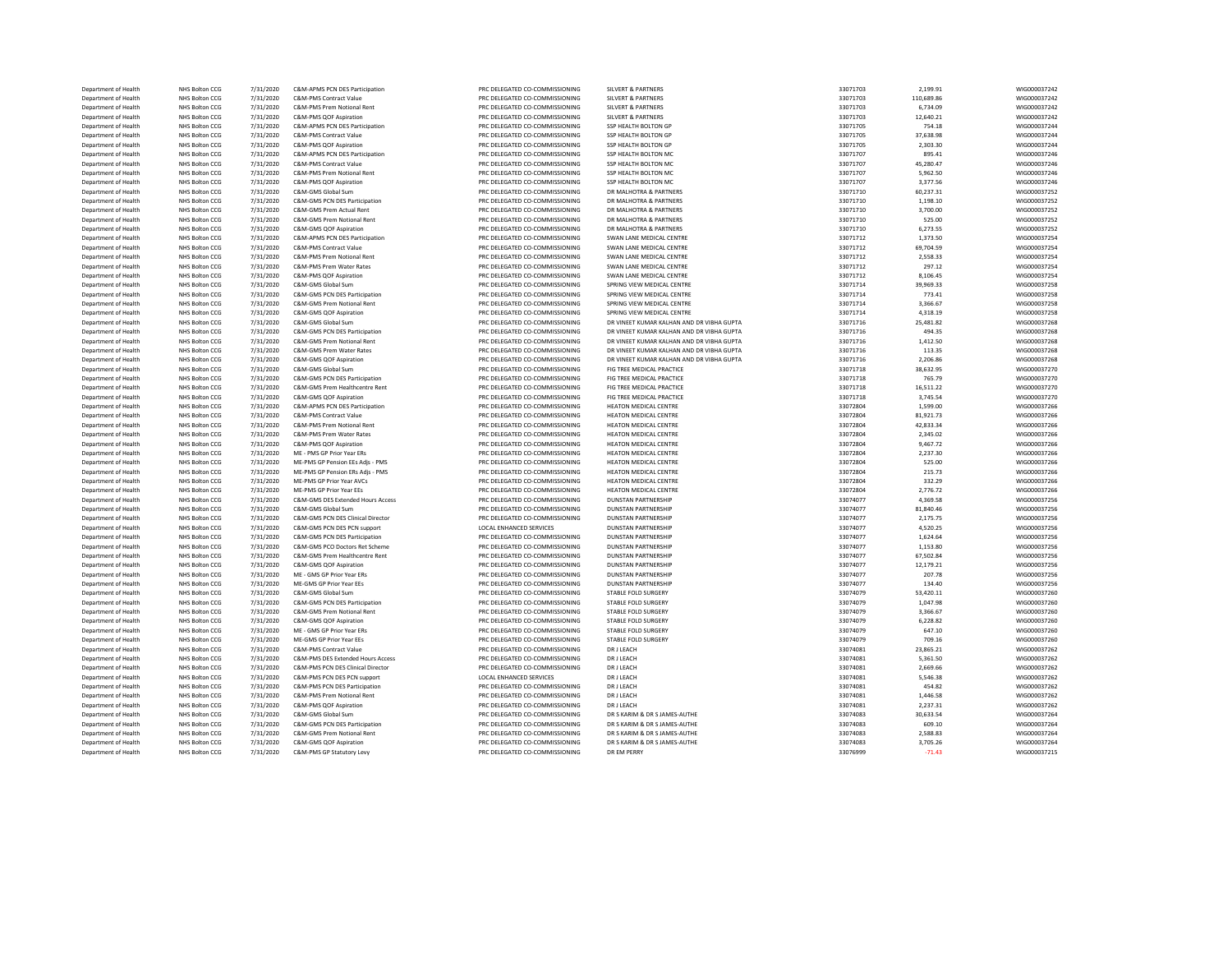| Department of Health | NHS Bolton CCG        | 7/31/2020 | C&M-PMS Voluntary Levy                     | PRC DELEGATED CO-COMMISSIONING | DR EM PERRY                                        | 33076999 | $-17.53$             | WIG000037215        |
|----------------------|-----------------------|-----------|--------------------------------------------|--------------------------------|----------------------------------------------------|----------|----------------------|---------------------|
| Department of Health | NHS Bolton CCG        | 7/31/2020 | ME - PMS GP Prior Year ERs                 | PRC DELEGATED CO-COMMISSIONING | DR EM PERRY                                        | 33076999 | $-12,667.16$         | WIG000037215        |
|                      | NHS Bolton CCG        | 7/31/2020 | ME-PMS GP Pension EEs-PMS                  | PRC DELEGATED CO-COMMISSIONING | <b>DR EM PERRY</b>                                 | 33076999 | $-1.217.16$          | WIG000037215        |
| Department of Health |                       |           |                                            |                                |                                                    |          |                      |                     |
| Department of Health | NHS Bolton CCG        | 7/31/2020 | ME-PMS GP Pension ERs Adjs - PMS           | PRC DELEGATED CO-COMMISSIONING | DR EM PERRY                                        | 33076999 | $-1,361.96$          | WIG000037215        |
| Department of Health | NHS Bolton CCG        | 7/31/2020 | ME-PMS GP Prior Year EEs                   | PRC DELEGATED CO-COMMISSIONING | DR EM PERRY                                        | 33076999 | $-11,891.99$         | WIG000037215        |
| Department of Health | NHS Bolton CCG        | 7/31/2020 | C&M-APMS PCN DES Participation             | PRC DELEGATED CO-COMMISSIONING | <b>DR EM PERRY</b>                                 | 33077000 | 542.15               | WIG000037216        |
| Department of Health | NHS Bolton CCG        | 7/31/2020 | C&M-PMS Contract Value                     | PRC DELEGATED CO-COMMISSIONING | <b>DR EM PERRY</b>                                 | 33077000 | 27.199.57            | WIG000037216        |
| Department of Health | NHS Bolton CCG        | 7/31/2020 | C&M-PMS Prem Notional Rent                 | PRC DELEGATED CO-COMMISSIONING | DR EM PERRY                                        | 33077000 | 1,816.67             | WIG000037216        |
| Department of Health | NHS Bolton CCG        | 7/31/2020 | C&M-PMS QOF Aspiration                     | PRC DELEGATED CO-COMMISSIONING | <b>DR EM PERRY</b>                                 | 33077000 | 3,989.94             | WIG000037216        |
| Department of Health | NHS Bolton CCG        | 7/31/2020 | ME - PMS GP Prior Year ERs                 | PRC DELEGATED CO-COMMISSIONING | DR EM PERRY                                        | 33077000 | 7,406.19             | WIG000037216        |
| Denartment of Health | NHS Bolton CCG        | 7/31/2020 | MF-PMS GP Pension FFs Adis - PMS           | PRC DELEGATED CO-COMMISSIONING | DR FM PFRRY                                        | 33077000 | 240.24               | WIG000037216        |
| Department of Health | NHS Bolton CCG        | 7/31/2020 | ME-PMS GP Prior Year AVCs                  | PRC DELEGATED CO-COMMISSIONING | DR EM PERRY                                        | 33077000 | 4,620.00             | WIG000037216        |
|                      |                       |           |                                            |                                |                                                    |          |                      |                     |
| Department of Health | NHS Bolton CCG        | 7/31/2020 | ME-PMS GP Prior Year EEs                   | PRC DELEGATED CO-COMMISSIONING | DR EM PERRY                                        | 33077000 | 7,031.48             | WIG000037216        |
| Department of Health | NHS Bolton CCG        | 7/31/2020 | C&M-GMS Global Sum                         | PRC DELEGATED CO-COMMISSIONING | DR COUNSELL & PARTNERS                             | 33077002 | 60,517.42            | WIG000037218        |
| Department of Health | NHS Bolton CCG        | 7/31/2020 | C&M-GMS PCN DES Participation              | PRC DELEGATED CO-COMMISSIONING | DR COUNSELL & PARTNERS                             | 33077002 | 1,199.86             | WIG000037218        |
| Department of Health | NHS Bolton CCG        | 7/31/2020 | C&M-GMS PCO Other                          | PRC DELEGATED CO-COMMISSIONING | DR COUNSELL & PARTNERS                             | 33077002 | 4,890.00             | WIG000037218        |
| Department of Health | NHS Bolton CCG        | 7/31/2020 | C&M-GMS QOF Aspiration                     | PRC DELEGATED CO-COMMISSIONING | DR COUNSELL & PARTNERS                             | 33077002 | 6.435.41             | WIG000037218        |
| Department of Health | NHS Bolton CCG        | 7/31/2020 | ME - GMS GP Prior Year ERs                 | PRC DELEGATED CO-COMMISSIONING | DR COUNSELL & PARTNERS                             | 33077002 | 1,030.56             | WIG000037218        |
| Department of Health | NHS Bolton CCG        | 7/31/2020 | ME-GMS GP Prior Year EEs                   | PRC DELEGATED CO-COMMISSIONING | DR COUNSELL & PARTNERS                             | 33077002 | 1.189.16             | WIG000037218        |
| Department of Health | NHS Bolton CCG        | 7/31/2020 | C&M-PMS Contract Value                     | PRC DELEGATED CO-COMMISSIONING | ALASTAIR ROSS MEDICAL PRACTICE                     | 33077005 | 50,111.38            | WIG000037234        |
| Department of Health | NHS Bolton CCG        | 7/31/2020 | C&M-PMS PCN DES Participation              | PRC DELEGATED CO-COMMISSIONING | ALASTAIR ROSS MEDICAL PRACTICE                     | 33077005 | 997.09               | WIG000037234        |
| Department of Health | NHS Bolton CCG        | 7/31/2020 | C&M-PMS QOF Aspiration                     | PRC DELEGATED CO-COMMISSIONING | ALASTAIR ROSS MEDICAL PRACTICE                     | 33077005 | 5,015.00             | WIG000037234        |
| Department of Health | NHS Bolton CCG        | 7/31/2020 | <b>C&amp;M-PMS Contract Value</b>          | PRC DELEGATED CO-COMMISSIONING | DR TABOR & PARTNERS                                | 33077007 | 115,227.65           | WIG000037250        |
| Department of Health | NHS Bolton CCG        | 7/31/2020 | C&M-PMS PCN DES Participation              | PRC DELEGATED CO-COMMISSIONING | <b>DR TABOR &amp; PARTNERS</b>                     | 33077007 | 2,273.66             | WIG000037250        |
|                      |                       |           |                                            |                                |                                                    |          |                      |                     |
| Department of Health | NHS Bolton CCG        | 7/31/2020 | C&M-PMS PCO Locum Adop/Pat/Mat             | PRC DELEGATED CO-COMMISSIONING | DR TABOR & PARTNERS                                | 33077007 | 7,394.56             | WIG000037250        |
| Department of Health | NHS Bolton CCG        | 7/31/2020 | C&M-PMS Prem Notional Rent                 | PRC DELEGATED CO-COMMISSIONING | <b>DR TABOR &amp; PARTNERS</b>                     | 33077007 | 4,514.58             | WIG000037250        |
| Department of Health | NHS Bolton CCG        | 7/31/2020 | C&M-PMS QOF Aspiration                     | PRC DELEGATED CO-COMMISSIONING | <b>DR TABOR &amp; PARTNERS</b>                     | 33077007 | 11,641.55            | WIG000037250        |
| Department of Health | NHS Bolton CCG        | 7/31/2020 | C&M-GMS LES Triple Aim                     | LOCAL ENHANCED SERVICES        | <b>KEARSLEY MEDICAL CENTRE</b>                     | 33087314 | 38,942.00            | 107212-09-JUL-2020  |
| Department of Health | NHS Bolton CCG        | 7/31/2020 | C&M-GMS LES Triple Aim                     | LOCAL ENHANCED SERVICES        | <b>DUNSTAN PARTNERSHIP</b>                         | 33087316 | 28,973.00            | 107208-09-JUL-2020  |
| Denartment of Health | NHS Bolton CCG        | 7/31/2020 | C&M-APMS LES Trinle Aim                    | <b>LOCAL ENHANCED SERVICES</b> | BOLTON COMMUNITY PRACTICE                          | 33087319 | 36,164.00            | 107254-09-1111-2020 |
| Department of Health | NHS Bolton CCG        | 7/31/2020 | C&M-PMS LES Triple Aim                     | LOCAL ENHANCED SERVICES        | DR KJ COLEMAN & PARTNERS                           | 33087323 | 36,610.00            | 107245-09-JUL-2020  |
| Department of Health | NHS Bolton CCG        | 7/31/2020 | C&M-PMS LES Triple Aim                     | LOCAL ENHANCED SERVICES        | DR J P NAGLE & PARTNERS                            | 33087325 | 49,555.00            | 107247-09-JUL-2020  |
| Department of Health | NHS Bolton CCG        | 7/31/2020 | C&M-PMS LES Triple Aim                     | LOCAL ENHANCED SERVICES        | DR TABOR & PARTNERS                                | 33087332 | 37,450.00            | 107252-09-JUL-2020  |
| Department of Health | NHS Bolton CCG        | 7/31/2020 | C&M-PMS LES Triple Aim                     | LOCAL ENHANCED SERVICES        | <b>SILVERT &amp; PARTNERS</b>                      | 33087336 | 40,560.00            | 107250-09-JUL-2020  |
| Department of Health | NHS Bolton CCG        | 7/31/2020 | C&M-PMS LES Triple Aim                     | <b>LOCAL ENHANCED SERVICES</b> | SWAN LANE MEDICAL CENTRE                           | 33087340 | 25,885.00            | 107248-09-1111-2020 |
| Department of Health | NHS Bolton CCG        | 7/31/2020 | C&M-PMS LES Triple Aim                     | LOCAL ENHANCED SERVICES        | <b>HEATON MEDICAL CENTRE</b>                       | 33087341 | 26,742.00            | 107251-09-JUL-2020  |
| Department of Health | NHS Bolton CCG        | 7/31/2020 | C&M-GMS Global Sum                         | PRC DELEGATED CO-COMMISSIONING | DR G MCLARDY & PARTNERS                            | 33094031 | 28,663.98            | WIG000037196        |
|                      | NHS Bolton CCG        |           | C&M-GMS PCN DES Participation              | PRC DELEGATED CO-COMMISSIONING | DR G MCLARDY & PARTNERS                            | 33094031 |                      | WIG000037196        |
| Department of Health |                       | 7/31/2020 |                                            |                                |                                                    |          | 576.14               |                     |
| Department of Health | NHS Bolton CCG        | 7/31/2020 | C&M-GMS Prem Notional Rent                 | PRC DELEGATED CO-COMMISSIONING | DR G MCLARDY & PARTNERS                            | 33094031 | 2,520.00             | WIG000037196        |
| Department of Health | NHS Bolton CCG        | 7/31/2020 | C&M-GMS QOF Aspiration                     | PRC DELEGATED CO-COMMISSIONING | DR G MCLARDY & PARTNERS                            | 33094031 | 3,193.94             | WIG000037196        |
| Department of Health | NHS Bolton CCG        | 7/31/2020 | ME-GMS GP Prior Year AVCs                  | PRC DELEGATED CO-COMMISSIONING | DR G MCLARDY & PARTNERS                            | 33094031 | 90.00                | WIG000037196        |
| Department of Health | NHS Bolton CCG        | 7/31/2020 | ME-GMS GP Prior Year EEs                   | PRC DELEGATED CO-COMMISSIONING | DR G MCLARDY & PARTNERS                            | 33094031 | 428.25               | WIG000037196        |
| Department of Health | NHS Bolton CCG        | 7/31/2020 | C&M-PMS Contract Value                     | PRC DELEGATED CO-COMMISSIONING | DR J LOWE & PARTNERS                               | 33094033 | 53,172.99            | WIG000037198        |
| Department of Health | NHS Bolton CCG        | 7/31/2020 | C&M-PMS PCN DES Participation              | PRC DELEGATED CO-COMMISSIONING | DR J LOWE & PARTNERS                               | 33094033 | 1,046.89             | WIG000037198        |
| Department of Health | NHS Bolton CCG        | 7/31/2020 | C&M-PMS Prem Notional Rent                 | PRC DELEGATED CO-COMMISSIONING | DR J LOWE & PARTNERS                               | 33094033 | 5,987.50             | WIG000037198        |
| Department of Health | NHS Bolton CCG        | 7/31/2020 | C&M-PMS QOF Aspiration                     | PRC DELEGATED CO-COMMISSIONING | DR J LOWE & PARTNERS                               | 33094033 | 5,050.61             | WIG000037198        |
| Department of Health | NHS Bolton CCG        | 7/31/2020 | ME-PMS GP Pension EEs Adis - PMS           | PRC DELEGATED CO-COMMISSIONING | DR J LOWE & PARTNERS                               | 33094033 | 98.97                | WIG000037198        |
| Department of Health | NHS Bolton CCG        | 7/31/2020 | C&M-PMS Contract Value                     | PRC DELEGATED CO-COMMISSIONING | DR M S FLETCHER & PARTNERS                         | 33094034 | 69,865.41            | WIG000037202        |
| Department of Health | NHS Bolton CCG        | 7/31/2020 | C&M-PMS PCN DES Participation              | PRC DELEGATED CO-COMMISSIONING | DR M S FLETCHER & PARTNERS                         | 33094034 | 1,422.92             | WIG000037202        |
| Department of Health | NHS Bolton CCG        | 7/31/2020 | C&M-PMS PCO Doctors Ret Scheme             | PRC DELEGATED CO-COMMISSIONING | DR M S FLETCHER & PARTNERS                         | 33094034 | 6,922.92             | WIG000037202        |
| Department of Health | NHS Bolton CCG        | 7/31/2020 | C&M-PMS Prem Notional Rent                 | PRC DELEGATED CO-COMMISSIONING | DR M S FLETCHER & PARTNERS                         | 33094034 | 2,700.00             | WIG000037202        |
| Department of Health | NHS Bolton CCG        | 7/31/2020 | C&M-PMS QOF Aspiration                     | PRC DELEGATED CO-COMMISSIONING | DR M S FLETCHER & PARTNERS                         | 33094034 | 7,431.38             | WIG000037202        |
| Department of Health | NHS Bolton CCG        | 7/31/2020 | ME - PMS GP Prior Year ERs                 | PRC DELEGATED CO-COMMISSIONING | DR M S FLETCHER & PARTNERS                         | 33094034 | 215.70               | WIG000037202        |
|                      | NHS Bolton CCG        |           |                                            | PRC DELEGATED CO-COMMISSIONING | DR M S FLETCHER & PARTNERS                         |          |                      | WIG000037202        |
| Department of Health |                       | 7/31/2020 | ME-PMS GP Pension EEs Adjs - PMS           |                                |                                                    | 33094034 | 528.69               |                     |
| Department of Health | NHS Bolton CCG        | 7/31/2020 | ME-PMS GP Pension ERs Adis - PMS           | PRC DELEGATED CO-COMMISSIONING | DR M S FLETCHER & PARTNERS                         | 33094034 | 274.71               | WIG000037202        |
| Department of Health | NHS Bolton CCG        | 7/31/2020 | ME-PMS GP Prior Year AVCs                  | PRC DELEGATED CO-COMMISSIONING | DR M S FLETCHER & PARTNERS                         | 33094034 | 415.95               | WIG000037202        |
| Department of Health | NHS Bolton CCG        | 7/31/2020 | ME-PMS GP Prior Year EEs                   | PRC DELEGATED CO-COMMISSIONING | DR M S FLETCHER & PARTNERS                         | 33094034 | 1,051.62             | WIG000037202        |
| Department of Health | NHS Bolton CCG        | 7/31/2020 | C&M-APMS PCN DES Participation             | PRC DELEGATED CO-COMMISSIONING | DR S S H NASEEF                                    | 33094035 | 456.77               | WIG000037228        |
| Department of Health | NHS Bolton CCG        | 7/31/2020 | <b>C&amp;M-PMS Contract Value</b>          | PRC DELEGATED CO-COMMISSIONING | DR S S H NASEER                                    | 33094035 | 22,933.71            | WIG000037228        |
| Department of Health | NHS Bolton CCG        | 7/31/2020 | C&M-PMS PCO Other                          | PRC DELEGATED CO-COMMISSIONING | DR S S H NASEER                                    | 33094035 | 2,402.00             | WIG000037228        |
| Department of Health | NHS Bolton CCG        | 7/31/2020 | C&M-PMS Prem Notional Rent                 | PRC DELEGATED CO-COMMISSIONING | DR S S H NASEEF                                    | 33094035 | 2,504.17             | WIG000037228        |
| Department of Health | NHS Bolton CCG        | 7/31/2020 | C&M-PMS Prem Water Rates                   | PRC DELEGATED CO-COMMISSIONING | DR S S H NASEER                                    | 33094035 | 256.53               | WIG000037228        |
| Department of Health | NHS Bolton CCG        | 7/31/2020 | C&M-PMS QOF Aspiration                     | PRC DELEGATED CO-COMMISSIONING | DR S S H NASEEF                                    | 33094035 | 2,312.71             | WIG000037228        |
| Department of Health | NHS Bolton CCG        | 7/31/2020 | ME-PMS GP Pension EEs Adjs - PMS           | PRC DELEGATED CO-COMMISSIONING | DR S S H NASEFF                                    | 33094035 | 31.26                | WIG000037228        |
| Department of Health | NHS Bolton CCG        | 7/31/2020 | <b>C&amp;M-PMS Contract Value</b>          | PRC DELEGATED CO-COMMISSIONING | DRS LIVERSEDGE MCCURDIE WONG & YOXALI              | 33094036 | 45,465.04            | WIG000037230        |
| Department of Health | NHS Bolton CCG        | 7/31/2020 | C&M-PMS PCN DES Participation              | PRC DELEGATED CO-COMMISSIONING | DRS LIVERSEDGE MCCURDIE WONG & YOXALL              | 33094036 | 878.04               | WIG000037230        |
| Department of Health | NHS Bolton CCG        | 7/31/2020 | C&M-PMS PCO Locum Adop/Pat/Mat             | PRC DELEGATED CO-COMMISSIONING | DRS LIVERSEDGE MCCURDIE WONG & YOXALL              | 33094036 | 6,264.16             | WIG000037230        |
| Denartment of Health | NHS Bolton CCG        | 7/31/2020 | C&M-PMS OOF Asniration                     | PRC DELEGATED CO-COMMISSIONING | DRS LIVERSEDGE MCCURDIE WONG & YOXALL              | 33094036 | 4,010.19             | WIG000037230        |
|                      |                       |           |                                            | AMBULANCE SERVICES             | NORTH WEST AMBULANCE SERVICE NHS TRUST             |          |                      | 107270-10-JUL-2020  |
| Department of Health | <b>NHS Bolton CCG</b> | 7/31/2020 | Hcare Srv Rec NHS Trust-Contract Baseline  |                                |                                                    | 33119302 | 989,878.66 654435138 |                     |
| Department of Health | NHS Bolton CCG        | 7/31/2020 | Hcare Srv Rec Fdtn Trust-Contract Baseline | ACUTE COMMISSIONING            | LANCASHIRE TEACHING HOSPITALS NHS FOUNDATION TRUST | 33119303 | 129,646.01 654937107 | 107267-10-JUL-2020  |
| Department of Health | NHS Bolton CCG        | 7/31/2020 | Hcare Srv Rec NHS Trust-Contract Baseline  | ACUTE COMMISSIONING            | PENNINE ACUTE HOSPITALS NHS TRUST                  | 33119304 | 170,005.48 654418333 | 107275-10-JUL-2020  |